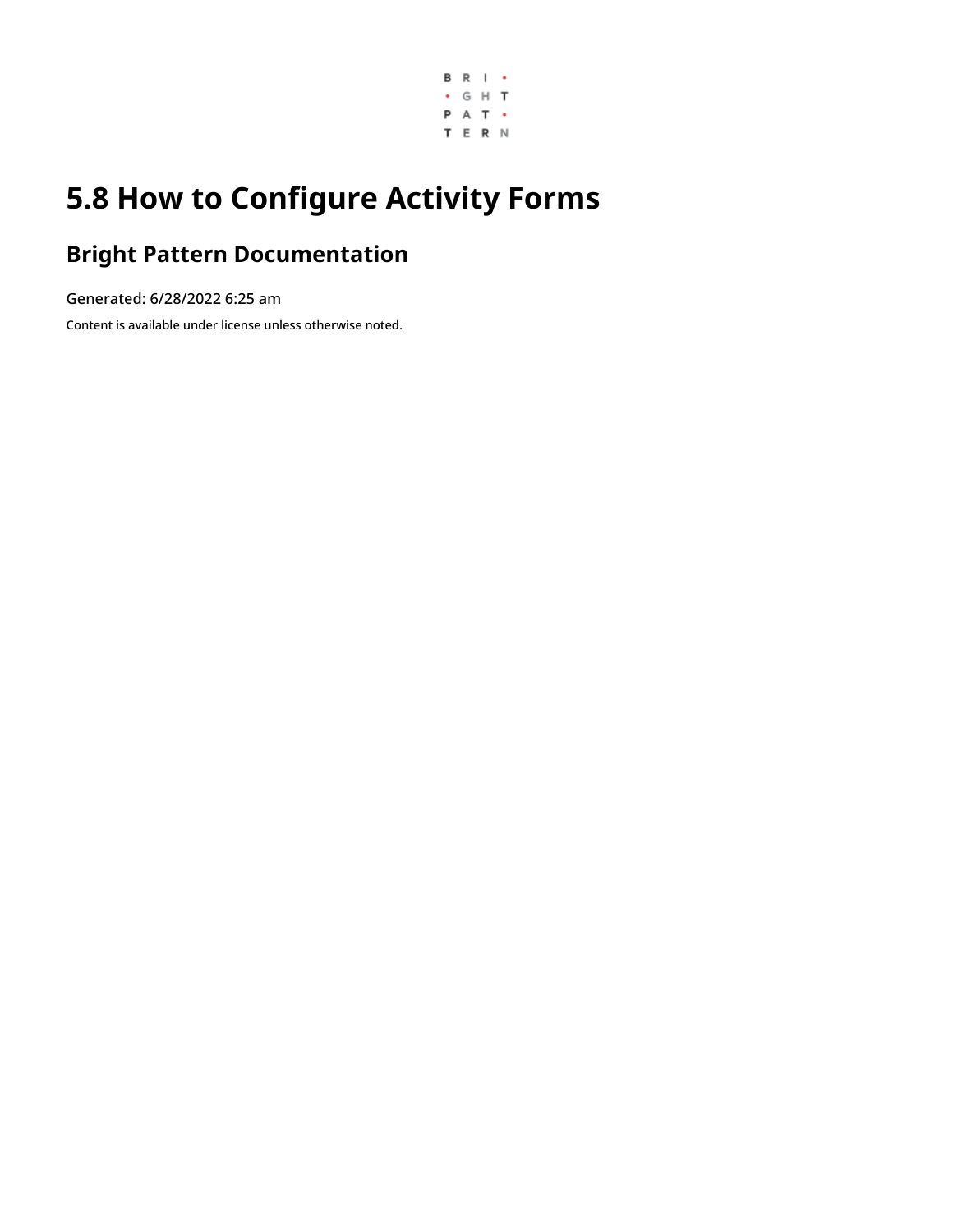#### **Table of Contents**

<span id="page-1-0"></span>

| <b>Table of Contents</b>                                                      |    |
|-------------------------------------------------------------------------------|----|
| How to Configure Activity History Forms                                       |    |
| What is the difference between an activity form and an Activity History form? |    |
| Prerequisites                                                                 | 3  |
| Procedure                                                                     | з  |
| 1. Create an Activity Form                                                    |    |
| 2. Map Activity History Values to Form Fields                                 |    |
| 3. Create an Activity History Form                                            | ٠h |
| 4. Map the same Activity History Values to the New Form Fields                | հ  |
| 5. Assign the Activity History Form to the Desired Service                    |    |
| Your Forms In Action                                                          | 8  |
|                                                                               |    |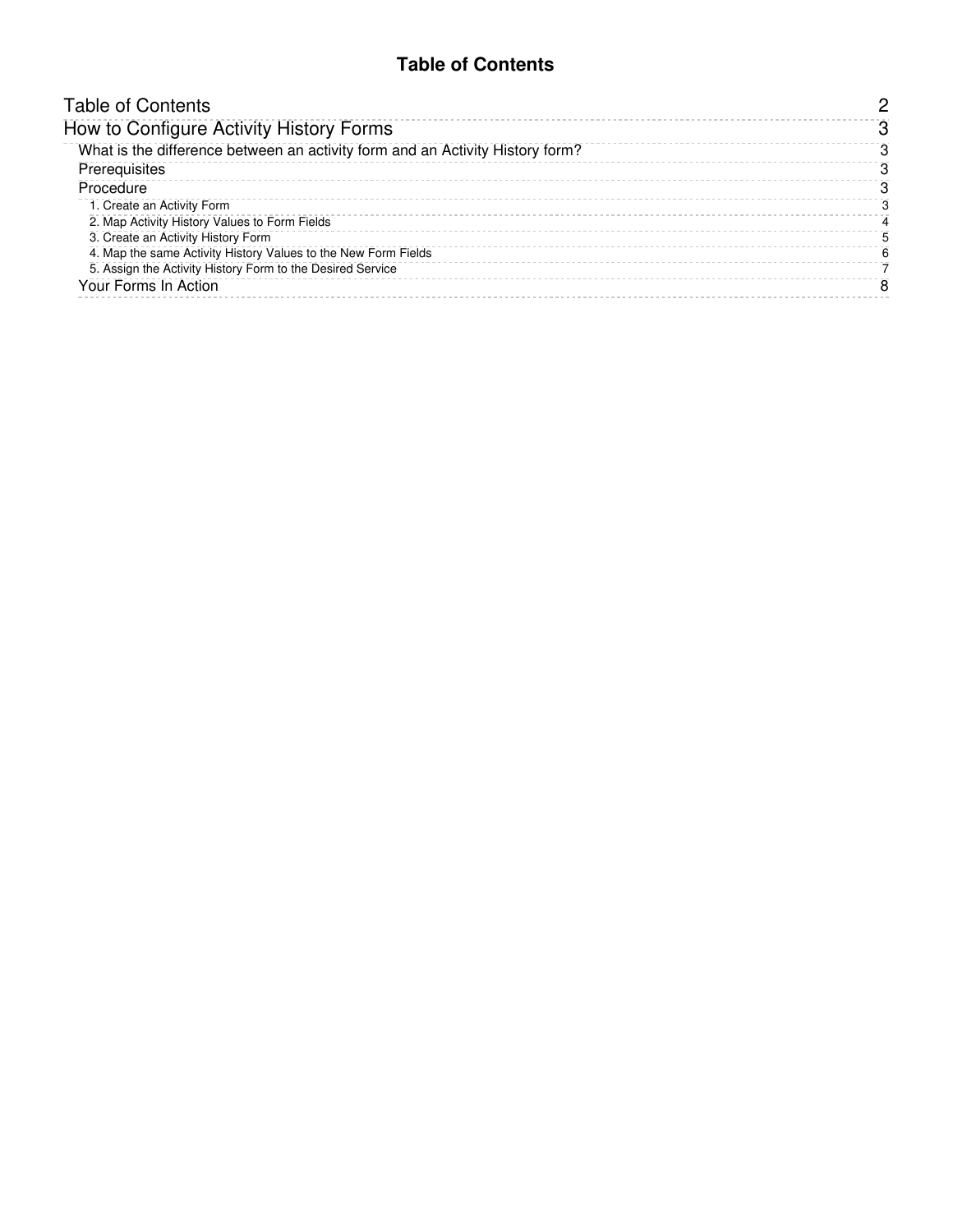# <span id="page-2-0"></span>**How to Configure Activity History Forms**

Activity History forms contain specific information from the **[activity](https://help.brightpattern.com/5.8:Form-builder-reference-guide/HowtoConfigureActivityForms/?action=html-localimages-export#topic_contact-center-administrator-guide.2Factivityforms) forms** agents fill out during interactions; this information is then saved to the case and contact history corresponding to the interaction.

This article will show you how to configure an Activity History form with custom Activity History fields. Note that an activity form must be configured with information related to that found in the Activity History form in order for the information to show up in the case and contact history corresponding to the interaction.

#### <span id="page-2-1"></span>**What is the difference between an activity form and an Activity History form?**

Where an activity form is something an agent interacts with directly in Agent Desktop, an Activity History form is an exact opposite; that is, it is a static form containing only data that was collected in a related activity form. Activity History forms are not editable.

| Q Search<br>Activity History >> Chat History >> Properties                                                             |                           |                          |                          |
|------------------------------------------------------------------------------------------------------------------------|---------------------------|--------------------------|--------------------------|
|                                                                                                                        |                           |                          |                          |
| <b>Workflows</b>                                                                                                       |                           |                          |                          |
| $\alpha$<br>2 entries<br><b>Services &amp; Campaigns</b>                                                               |                           | Properties               | <b>Client Partitions</b> |
| <b>Lists</b><br>Service<br>Def<br>Name $\star$<br>Type                                                                 |                           |                          |                          |
| Do Not Call Lists<br><b>Email History</b><br>CupIQ Customer Ser<br>$\checkmark$<br>Email                               | Name:                     | <b>Chat History</b>      |                          |
| $\overline{\checkmark}$<br>$\blacktriangledown$ Tasks<br>Chat CupIQ Chat<br>Chat History                               |                           |                          |                          |
| Scheduled & In-progress Tasks                                                                                          | Type                      | Activity History - Chat  |                          |
| <b>Task Log</b>                                                                                                        | Default form if a         | $\overline{\mathcal{L}}$ |                          |
| Gase & Contact Management                                                                                              | service has no            |                          |                          |
| <b>General Settings</b>                                                                                                | activity history<br>form: |                          |                          |
| <b>Client Partitions</b>                                                                                               |                           |                          |                          |
| <b>Case Categories</b>                                                                                                 | Service:                  | CupIQ Chat               |                          |
| <b>Case Pending Reasons</b>                                                                                            |                           | add                      |                          |
| ▼ Custom Fields                                                                                                        |                           |                          |                          |
| Contact                                                                                                                |                           |                          |                          |
| Company                                                                                                                |                           |                          |                          |
| Case                                                                                                                   |                           |                          |                          |
| <b>Activity History</b>                                                                                                |                           |                          |                          |
| Knowledge Base                                                                                                         |                           |                          |                          |
| $\blacktriangledown$ Forms                                                                                             |                           |                          |                          |
| <b>Activity</b>                                                                                                        |                           |                          |                          |
| <b>Activity History</b>                                                                                                |                           |                          |                          |
| Contact                                                                                                                |                           |                          |                          |
| Case                                                                                                                   |                           |                          |                          |
| Augmentation                                                                                                           |                           |                          |                          |
| <b>Contact Import &amp; Export</b>                                                                                     |                           |                          |                          |
| Call Center Configuration                                                                                              |                           |                          |                          |
| <b>General Settings</b>                                                                                                |                           |                          |                          |
| <b>Integration Accounts</b>                                                                                            |                           |                          |                          |
| Identification                                                                                                         |                           |                          |                          |
| <b>Knowledge Base</b>                                                                                                  |                           |                          |                          |
| Calendars                                                                                                              |                           |                          |                          |
| <b>Hours of Operation</b>                                                                                              |                           |                          |                          |
| <b>State Calling Hours</b>                                                                                             |                           |                          |                          |
| <b>Auxiliary Skills</b><br>Φ<br>$\pmb{\times}$<br>$\mathcal{O}$<br>$\div$<br>$++$<br>$\overline{1}$<br>Language Skills |                           | Apply                    | <b>Reset</b>             |

Activity History form configuration

## <span id="page-2-2"></span>**Prerequisites**

If you wish to include custom Activity History fields in your form, you must configure them first. For more information, see the *Contact Center Administrator Guide*, section [Custom](https://help.brightpattern.com/5.8:Contact-center-administrator-guide/CustomFields#Activity_History) Fields > Activity History.

### <span id="page-2-3"></span>**Procedure**

#### <span id="page-2-4"></span>**1. Create an Activity Form**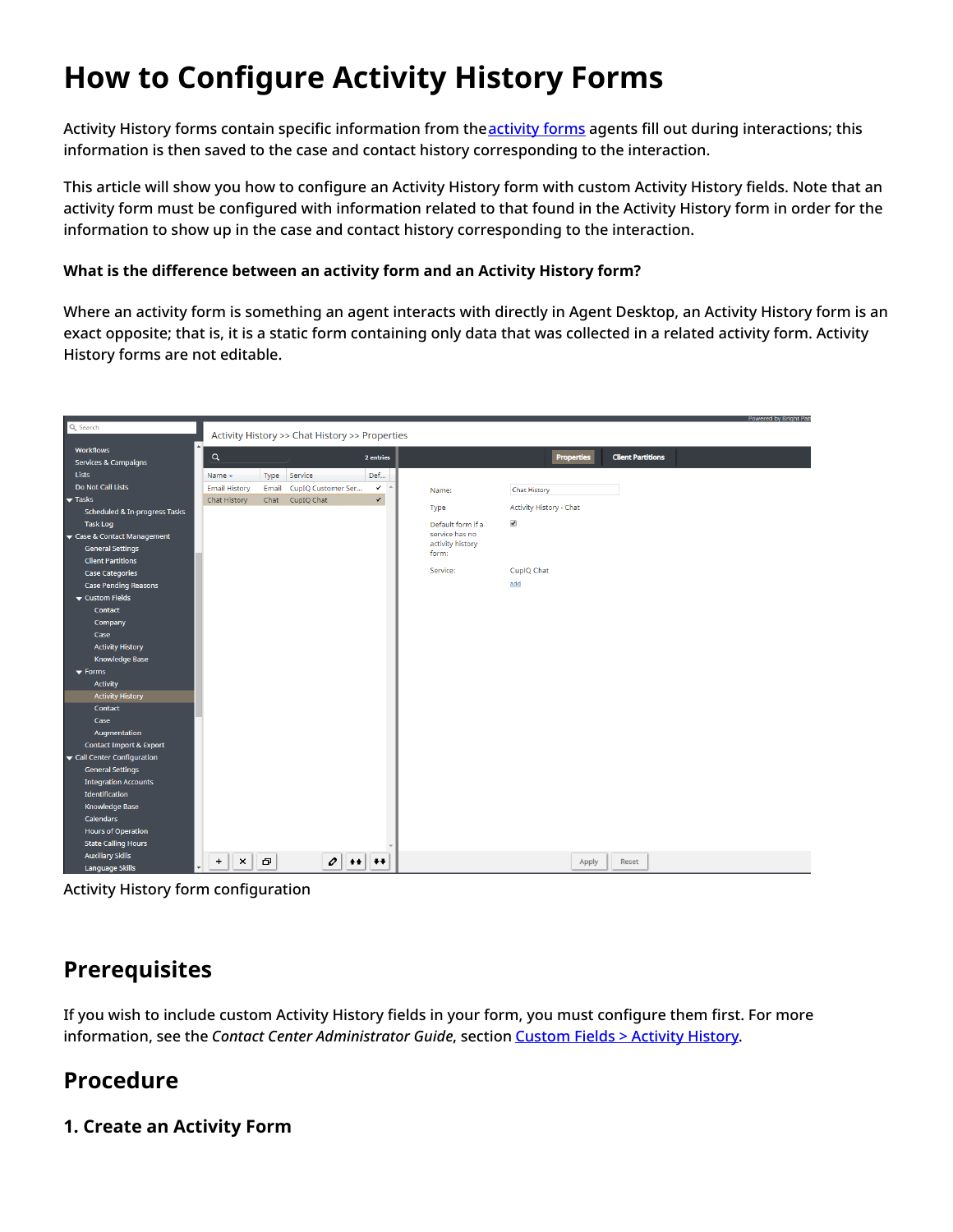In order for an Activity History form to work, we must configure an activity form first. Reminder: Activity History forms are populated with information entered in activity forms.

Beginning in the Contact Center Administrator application, section Forms > [Activity](https://help.brightpattern.com/5.8:Form-builder-reference-guide/HowtoConfigureActivityForms/?action=html-localimages-export#topic_contact-center-administrator-guide.2Factivityforms), configure a form then launch the Form Builder application.

| <b>CupIQ Activity</b><br>Form | $\Omega$                  | ۰<br><b>CupIQ Activity Form</b> | Preview<br>Save<br>Close  |
|-------------------------------|---------------------------|---------------------------------|---------------------------|
| Ē<br>D.<br>È.                 | □ Section                 | $\left[ =\right]$               |                           |
|                               | @* All Email Addr         | D CupIQ Customer Service Form   |                           |
|                               | % All Phone Nu            | $\left[ \equiv \right]$         |                           |
|                               | All Postal Add            | <b>T</b> Customer Service Form  | <sup>2</sup> Search       |
|                               | <sup>2</sup> Button       | Which CupIQ product is damaged? |                           |
|                               | <b>非 Checkbox</b>         |                                 |                           |
|                               | <b>2</b> Date/Time        | □ Verified Product              |                           |
|                               | @ Email Address           | T Product SKU                   |                           |
|                               | $\mathscr{E}$ Hyperlink   | 图 From (Email)                  |                           |
|                               | $\Box$ Label              | <b>T</b> Global Interaction ID  |                           |
|                               | $\Box$ List               |                                 |                           |
|                               | $\blacksquare$ Notes      |                                 |                           |
|                               | <b>图 Number</b>           |                                 |                           |
|                               | <b>&amp;</b> Phone Number |                                 |                           |
|                               | <b>区</b> Picture          |                                 |                           |
|                               | $O$ Search Panel          |                                 |                           |
|                               | $-$ Spacer                |                                 |                           |
|                               | <b>T</b> Text             |                                 |                           |
|                               | <b>CID</b> US State       |                                 |                           |
|                               | & Voice Signature         |                                 | Powered by Bright Pattern |

Configuring an activity form

#### <span id="page-3-0"></span>**2. Map Activity History Values to Form Fields**

In the Form Builder application, begin adding the types of fields you want your agents to fill out. When editing the field properties, you will need to map Activity History field values to your form fields.

To do this, select the **data field** <sup>\$0</sup> button. This will pop a window with the data fields you can map to a given form field. From here, you will choose from the selection available under *Activity History*, including any custom Activity History fields.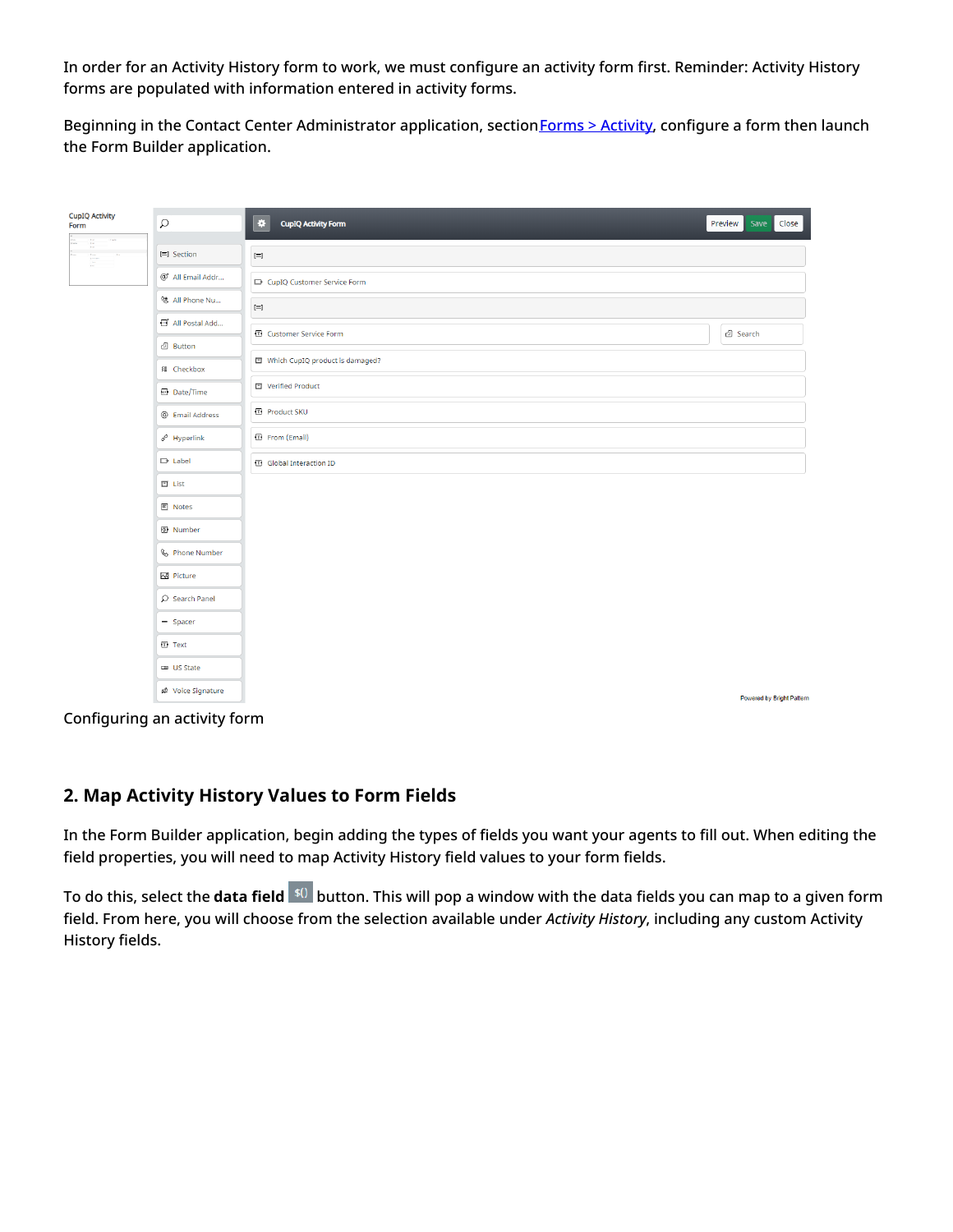| <b>List Field Properties</b><br>$\boldsymbol{\varkappa}$ |                                                                       |                    |  |  |
|----------------------------------------------------------|-----------------------------------------------------------------------|--------------------|--|--|
|                                                          | Dock to main window                                                   |                    |  |  |
|                                                          | Select mapping                                                        | ×                  |  |  |
| Edit Mode St                                             | Contact                                                               | Add / Edit         |  |  |
| Label                                                    | Company<br><b>Activity History</b><br>Create time                     |                    |  |  |
| Hint text for                                            | ---- Media type                                                       |                    |  |  |
| Data field                                               | --- Media direction<br>---- Global Interaction ID                     | $\text{rodu}$ \$() |  |  |
| Items                                                    | Has voice recording<br>List Items<br>$\left  \mathbf{+}\right $ email |                    |  |  |
| <b>Options</b>                                           | AP<br>$\overline{a}$                                                  |                    |  |  |
| Editable                                                 | DamagedProduct                                                        |                    |  |  |
| Required                                                 | KB_Activity_History<br>verified_product                               |                    |  |  |
| Initial value                                            |                                                                       |                    |  |  |
| Custom repo                                              | OK<br>Cancel                                                          | v                  |  |  |
|                                                          | OK<br>Cancel                                                          |                    |  |  |

Mapping a form field to a custom Activity History field

In our example, we added a list [field](https://help.brightpattern.com/5.8:Form-builder-reference-guide/HowtoConfigureActivityForms/?action=html-localimages-export#topic_form-builder-reference-guide.2Flist) to our form and mapped a custom Activity History field "verified\_product" to it. Additionally, we added a non-editable Global [Interaction](https://help.brightpattern.com/5.8:Form-builder-reference-guide/HowtoConfigureActivityForms/?action=html-localimages-export#topic_reporting-reference-guide.2Fglobalinteractionidentifier) ID field to the form. Note that your form fields will behave in the way you configured them to; however, the value of whatever is entered in the field is associated with Activity History.

| CupIQ Customer Service Form                                                   |                                  |  |  |  |
|-------------------------------------------------------------------------------|----------------------------------|--|--|--|
| <b>Customer Service Form</b>                                                  | Lorem ipsum<br><b>Search</b>     |  |  |  |
| $\blacktriangleright$ Select from the list<br>Which CupIQ product is damaged? |                                  |  |  |  |
| <b>Verified Product</b>                                                       | $\blacktriangleright$ << None >> |  |  |  |
| Product SKU                                                                   | $<<$ None $>>$                   |  |  |  |
| From (Email)                                                                  | Yes                              |  |  |  |
| <b>Global Interaction ID</b>                                                  | No<br>LOTOTH IPSUITE             |  |  |  |

A preview of the activity form with the custom Activity History field

#### <span id="page-4-0"></span>**3. Create an Activity History Form**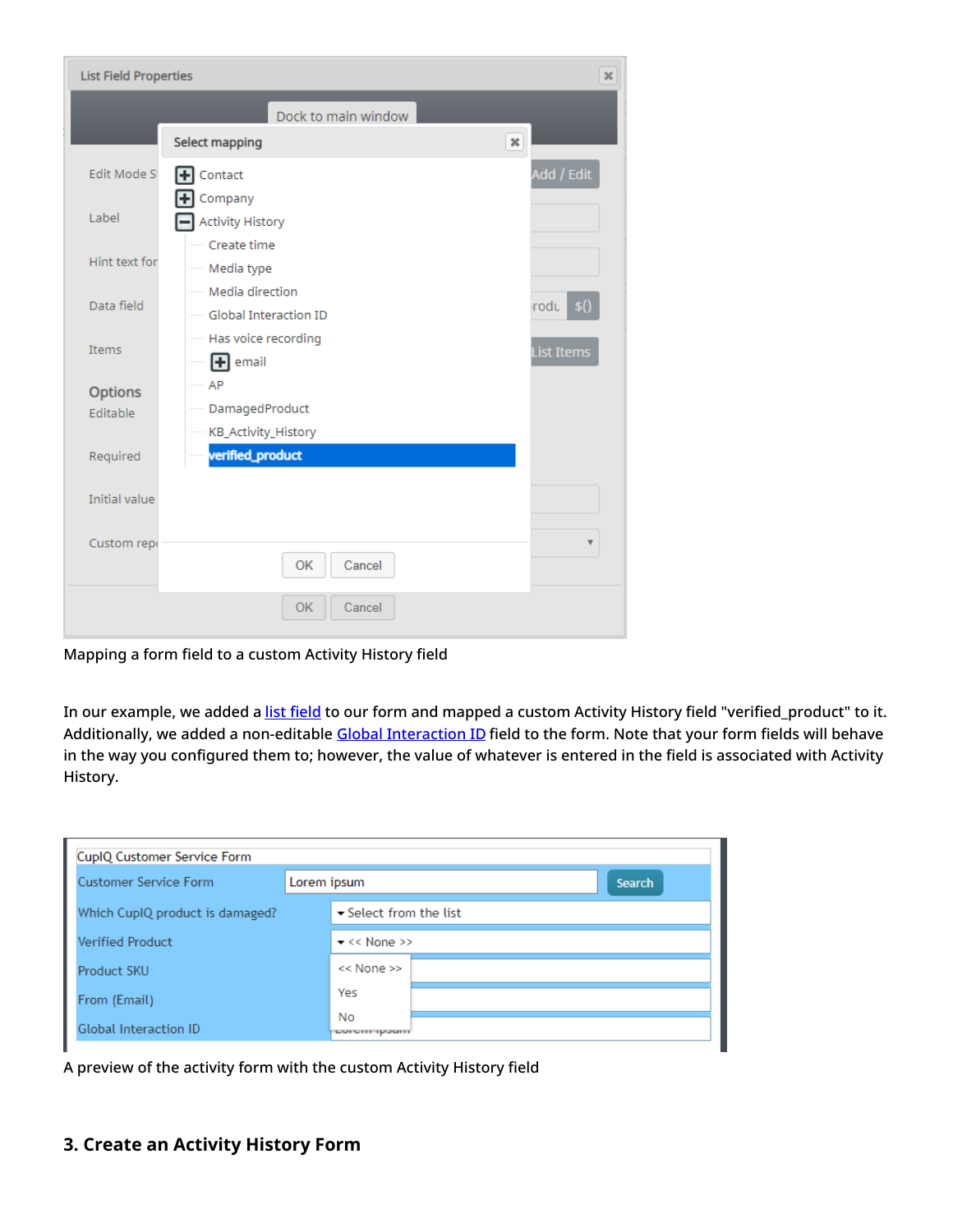Back in the Contact Center Administrator application, section Forms > [Activity](https://help.brightpattern.com/5.8:Form-builder-reference-guide/HowtoConfigureActivityForms/?action=html-localimages-export#topic_contact-center-administrator-guide.2Factivityhistoryforms) History, configure a form then launch the Form Builder application. As a reminder, Activity History forms are configurable per service type (i.e., chat, email, voice).

| $\varphi$                     | ۰<br><b>CupIQ Chat History Form</b> | Save<br>Preview<br>Close  |
|-------------------------------|-------------------------------------|---------------------------|
| [三] Section                   | $\left[ \equiv \right]$             |                           |
| @* All Email Addresses        | Global Interaction ID               | Drop controls here        |
| <b>は All Phone Numbers</b>    | T Verified Product                  |                           |
| 日 All Postal Address          |                                     |                           |
| <sup>2</sup> Button           |                                     |                           |
| <b>8</b> Checkbox             |                                     |                           |
| <sup>22</sup> Date/Time       |                                     |                           |
| @ Email Address               |                                     |                           |
| $\mathcal{O}$ Hyperlink       |                                     |                           |
| $\Box$ Label                  |                                     |                           |
| $\Box$ List                   |                                     |                           |
| $\triangleright$ Media Player |                                     |                           |
| $E$ Notes                     |                                     |                           |
| 图 Number                      |                                     |                           |
| <b>&amp;</b> Phone Number     |                                     |                           |
| 조 Picture                     |                                     |                           |
| $-$ Spacer                    |                                     |                           |
| $E$ Text                      |                                     |                           |
| <b>ED US State</b>            |                                     |                           |
|                               |                                     | Powered by Bright Pattern |

The Activity History form in the Form Builder application

#### <span id="page-5-0"></span>**4. Map the same Activity History Values to the New Form Fields**

In the Form Builder application, begin adding the desired fields. Because Activity History forms are connected to activity forms, we will configure our new form fields to contain the same Activity History mapping and information. In this example, our Activity History form contains the same "verified\_product" and Global Interaction ID field mapping.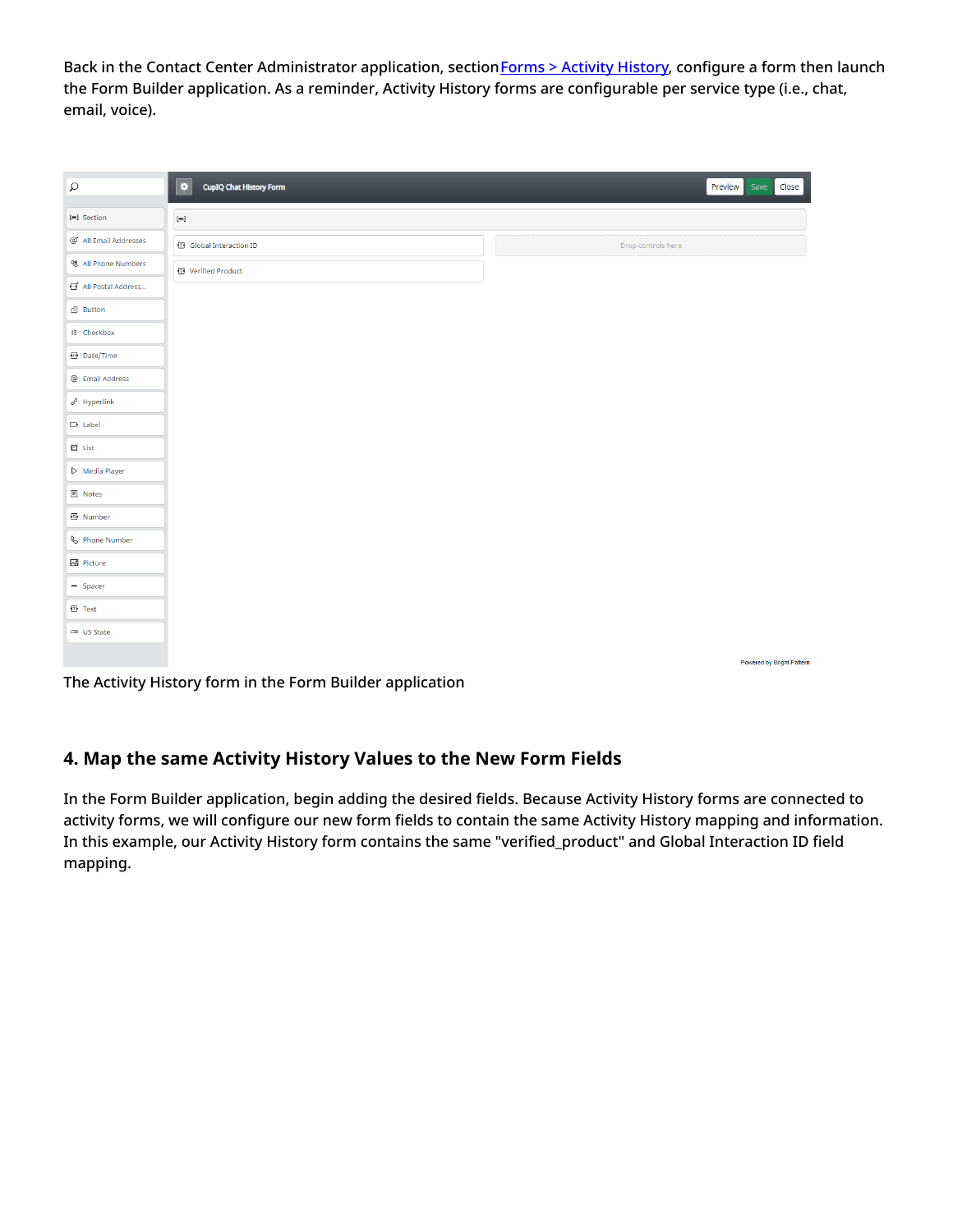| <b>Text Field Properties</b><br>$\pmb{\times}$ |                                                  |  |  |  |
|------------------------------------------------|--------------------------------------------------|--|--|--|
|                                                | Dock to main window                              |  |  |  |
| View Mode Style                                | Add / Edit<br>None<br>v                          |  |  |  |
| Edit Mode Style                                | Add / Edit<br>None<br>$\boldsymbol{\mathrm{v}}$  |  |  |  |
| Label                                          | <b>Verified Product</b>                          |  |  |  |
| Hint text for empty field                      |                                                  |  |  |  |
| Data field                                     | \$()<br>\$(ActivityHistory.custom_verified_produ |  |  |  |
| <b>Options</b><br>Editable                     | \$(ActivityHistory.custom_verified_product)      |  |  |  |
| Required                                       | □                                                |  |  |  |
| Hide if read-only and empty                    | □                                                |  |  |  |
| Multiline                                      | □                                                |  |  |  |
| Destination for KB article content             | $\Box$                                           |  |  |  |
| Initial number of lines                        | 1                                                |  |  |  |
|                                                | Cancel<br>OK                                     |  |  |  |

The same Activity History fields from the activity form are added to the Activity History form

When configuring Activity History forms, it is important to note that they are ultimately displayed in Agent Desktop as read only. So, while it is possible to add field types to the form that are [normally](https://help.brightpattern.com/5.8:Form-builder-reference-guide/HowtoConfigureActivityForms/?action=html-localimages-export#topic_form-builder-reference-guide.2Fphonenumber) editable (e.g., list, phone number, [text](https://help.brightpattern.com/5.8:Form-builder-reference-guide/HowtoConfigureActivityForms/?action=html-localimages-export#topic_form-builder-reference-guide.2Ftext), etc.), they will not function this way for Activity History forms.

| Global Interaction ID Lorem ipsum |             |
|-----------------------------------|-------------|
| <b>Verified Product</b>           | Lorem ipsum |

A preview of how the non-editable Activity History form looks

#### <span id="page-6-0"></span>**5. Assign the Activity History Form to the Desired Service**

When you are finished designing your activity history form, you will assign it to the desired service in the activity history form *Properties* tab. Click **Apply** to save your settings.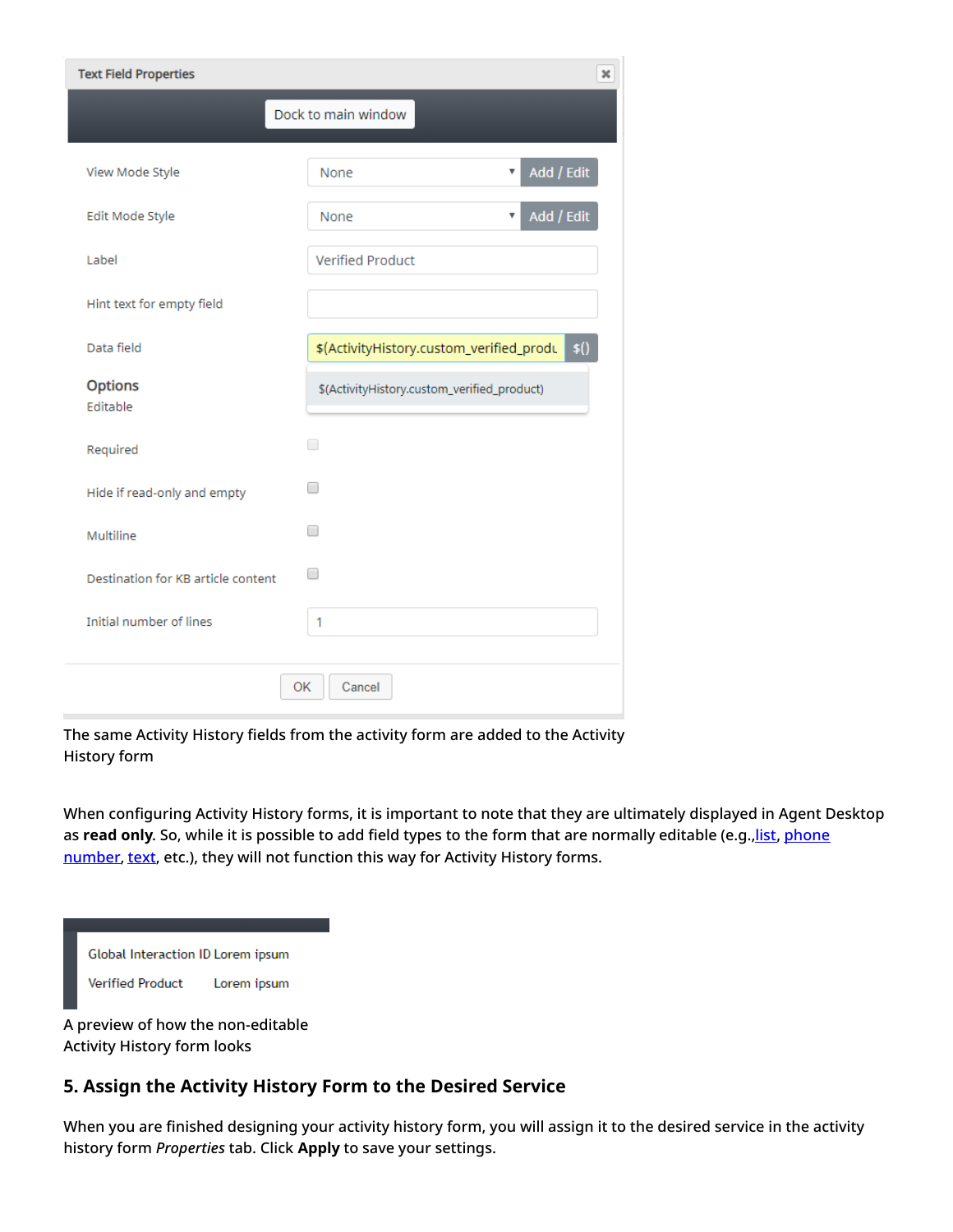| Name:                                                                        | CupIQ Activity History         |
|------------------------------------------------------------------------------|--------------------------------|
| <b>Type</b>                                                                  | Activity History - Voice       |
| Default form if a<br>service has no<br>activity history<br>form <sup>*</sup> | ✓                              |
| Service:                                                                     | <b>Customer Service</b><br>add |

Map the form to the desired service

## <span id="page-7-0"></span>**Your Forms In Action**

Activity History forms contain data from activity forms, so you will want to review how both forms function in the Agent Desktop application. First, ensure the behavior of your activity form is correct, making sure the fields mapped with Activity History values are filled out. In our example, the Verified Product list field has the option "Yes" selected.

|                        | <b>Tom Jane</b><br>Ð                                                                                            |                                                      |   |                                  | Q | $C_{\mathcal{F}}$ |        | <b>BRI-</b> |
|------------------------|-----------------------------------------------------------------------------------------------------------------|------------------------------------------------------|---|----------------------------------|---|-------------------|--------|-------------|
| 01:32                  | $\bigcirc$ Tom Jane<br>01:30                                                                                    | Tom Jane <sup>×</sup><br>CupIQ Customer Service Form |   |                                  |   |                   |        |             |
| $\bigodot$             | CupIQ Chat                                                                                                      | <b>CupIQ Customer Service Form</b>                   |   |                                  |   |                   |        |             |
| 888                    | 固<br>$\mathbf{X}[\mathbf{z}]$<br>$F_{\pm}$<br>$\odot$ $\blacksquare$                                            | <b>Customer Service Form</b>                         | 2 |                                  |   |                   | Search |             |
|                        |                                                                                                                 | Which CupIQ product is damaged?                      |   | CupIQ 10 oz cup                  |   |                   |        |             |
| 自                      |                                                                                                                 | Verified Product                                     |   | $\blacktriangledown$ Yes         |   |                   |        |             |
|                        |                                                                                                                 | Product SKU                                          |   | 1234-789                         |   |                   |        |             |
| ■                      |                                                                                                                 | From (Email)                                         |   | justwantmykidsback5000@gmail.com |   |                   |        |             |
|                        |                                                                                                                 | <b>Global Interaction ID</b>                         |   |                                  |   |                   |        |             |
| ā                      |                                                                                                                 |                                                      |   |                                  |   |                   |        |             |
| $\mathbb{R}^{\bullet}$ |                                                                                                                 |                                                      |   |                                  |   |                   |        |             |
| $\odot$                |                                                                                                                 |                                                      |   |                                  |   |                   |        |             |
|                        |                                                                                                                 |                                                      |   |                                  |   |                   |        |             |
| (€                     |                                                                                                                 |                                                      |   |                                  |   |                   |        |             |
|                        |                                                                                                                 |                                                      |   |                                  |   |                   |        |             |
| $\mathcal{Q}_\odot$    |                                                                                                                 |                                                      |   |                                  |   |                   |        |             |
|                        | CupIQ Customer Service Chat                                                                                     |                                                      |   |                                  |   |                   |        |             |
| ⋒                      | Tom Jane 10:36 am<br>۰<br>IJ<br>My replacement cups haven't arrived yet and I<br>would like to know the status. |                                                      |   |                                  |   |                   |        |             |
|                        | Michael Carter 10:36 am<br>۰<br>Hi, Tom! Thanks for reaching out to us again.<br><b>AND</b>                     |                                                      |   |                                  |   |                   |        |             |
|                        | Michael Carter 10:36 am<br>0<br>Michael Carter 10:36 am<br>If you give us a moment, we'll look into this.       |                                                      |   |                                  |   |                   |        |             |
|                        | Tom Jane 10:36 am<br>$\bullet$<br>OK, thanks                                                                    |                                                      |   |                                  |   |                   |        |             |
|                        | $+$ Q $0 \odot \infty$<br>$\blacktriangledown$ Chat<br>R                                                        |                                                      |   |                                  |   |                   |        |             |
|                        | Ο<br>type message here                                                                                          |                                                      |   |                                  |   |                   |        |             |

The activity form when popped in Agent Desktop

Next, going to section Search & Preview records, we find the appropriate contact, select the *Activities* tab, and under the most recent interaction, we see the Activity History form with the information from two matching fields on the activity form.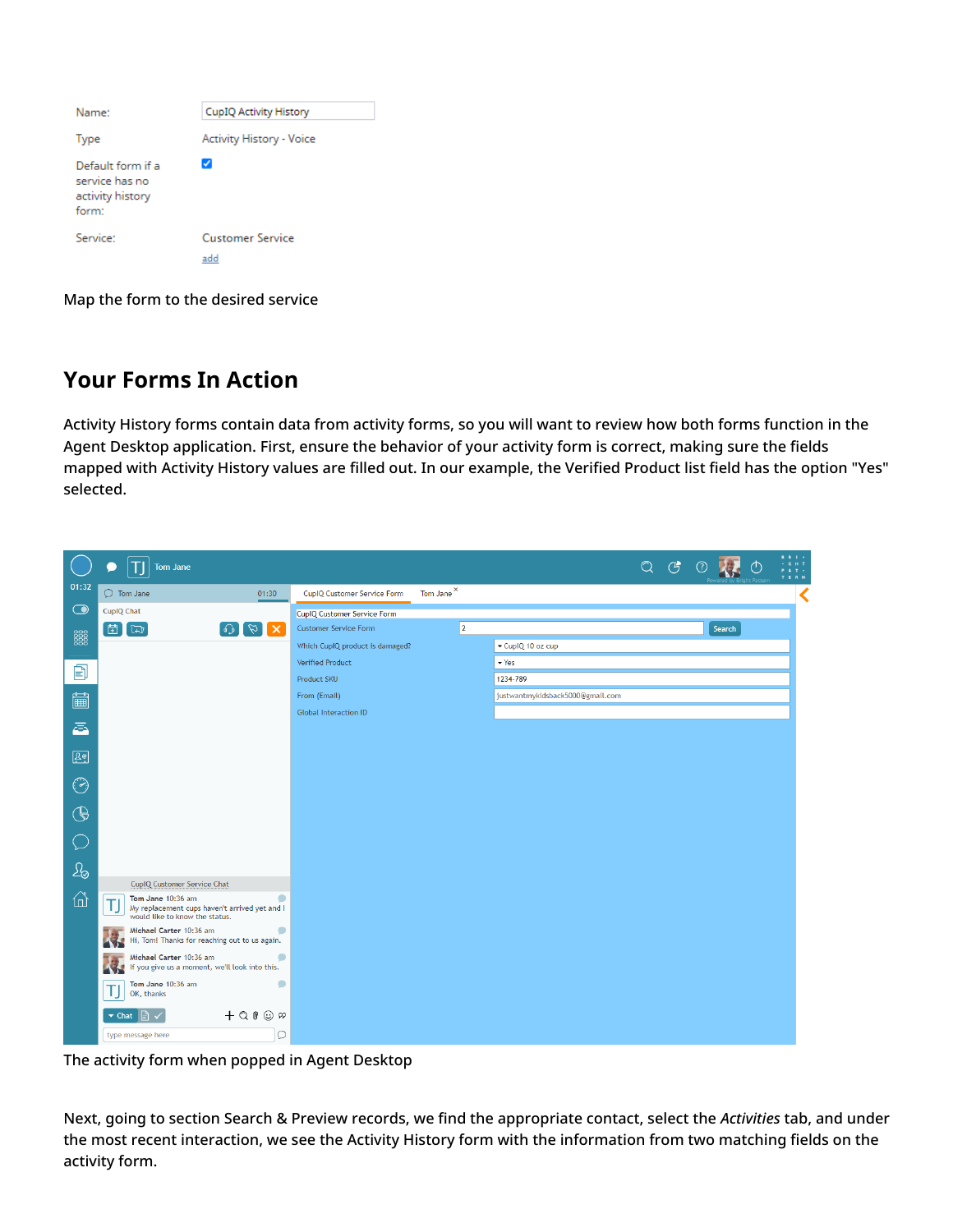| Select Service                                             | Tom Jane $^{\times}$<br>Search                                                                                                                 |
|------------------------------------------------------------|------------------------------------------------------------------------------------------------------------------------------------------------|
| $ v $ -<br>Enter number                                    | $\mathcal{S}$<br><b>Tom Jane</b><br>justwantmykidsback5000@gmail.com                                                                           |
| ▒<br>6<br>(බ                                               | +1 650-555-5555<br>Edit.                                                                                                                       |
| <b>Dial Pad</b><br>Directory<br><b>Favorites</b><br>Recent | <b>Activities</b><br>Pending<br><b>Details</b><br>Cases                                                                                        |
| 10:36 AM<br>$\bigcirc$ Tom Jane                            | Subject,<br><b>Time</b><br><b>Disposition</b><br>Agent<br>◯ Tom Jane chatted on Jan 28, 2019, handled by Michael Carter                        |
| Jan 25 1:10 PM<br>◯ Tom Jane                               | $\bigcirc$ 10:36 AM<br><b>Michael Carter</b><br>Question answered05:09<br>CupIQ Customer Service Chat                                          |
| Jan 25 12:56 PM<br>◯ Tom Jane                              | <b>Jan 25</b><br><b>Michael Carter</b><br>Replacement sent 05:41<br>Tom Jane 10:36 am<br>O                                                     |
| Jan 25 9:34 AM<br>⊠ #1068 Unidentified                     | My replacement cups haven't arrived yet and I would like to<br>$\boxtimes$ Jan 9<br><b>RE: Re</b><br><b>Michael Carter</b><br>know the status. |
| ⊠ #1066 Unidentified<br>Jan 24 3:41 PM                     | Michael Carter 10:36 am<br>$\bigcirc$ Oct 23, 2018<br>Michael Carter Product sold<br>09:10<br>Hi, Tom! Thanks for reaching out to us again.    |
| Jan 24 3:39 PM<br>$\boxtimes$ #1060 Tom Jane               | Michael Carter 10:36 am                                                                                                                        |
| ⊠ #1066 Unidentified<br>Jan 24 3:36 PM                     | If you give us a moment, we'll look into this.                                                                                                 |
| ⊠ #1066 Unidentified<br>Jan 24 2:45 PM                     | Tom Jane 10:36 am                                                                                                                              |
| ⊠ #1064 Google<br>Jan 24 2:43 PM                           | OK, thanks                                                                                                                                     |
| $\boxtimes$ #1060 Tom Jane<br>Jan 9 1:16 PM                | Michael Carter 10:39 am<br>Hi, Tom. Thanks for waiting. Your cups were shipped to you on                                                       |
| $\boxtimes$ #1060 Tom Jane<br>Jan 9 1:14 PM                | Friday afternoon and should arrive in three to five business<br>days. The tracking number is XP12348-GH14723.                                  |
| #1059 Sunny Side Hotel and S Dec 20 10:25 AM               | Tom Jane 10:39 am                                                                                                                              |
| $\boxtimes$ #1058 Tom Jane<br>Dec 12 4:15 PM               | Perfect. Thanks for your help!                                                                                                                 |
| No Tom Jane +1 650-555-5555<br>Dec 12 4:15 PM              | Michael Carter 10:40 am<br>You're welcome and thanks for contacting CupIQ!                                                                     |
| Fatima Ali 1004<br>Dec 12 4:14 PM                          |                                                                                                                                                |
| ⊠ #1057 Unidentified<br>Dec 10 9:40 PM                     | <b>Michael Carter</b>                                                                                                                          |
| □ #1057 Unidentified<br>Dec 6 2:54 PM                      |                                                                                                                                                |
| ○ justwantmykidsback5000@gmai Oct 29 3:26 PM               | Interaction ID 43AD11B6-98F4-450C                                                                                                              |
| ◯ justwantmykidsback5000@gmai Oct 29 3:24 PM               | Verified<br>Yes<br>Product                                                                                                                     |
| ◯ justwantmykidsback5000@gmai Oct 29 3:10 PM               | CupIQ Chat: Question answered                                                                                                                  |
| ○ justwantmykidsback5000@gmai Oct 29 3:08 PM               |                                                                                                                                                |
| ○ justwantmykidsback5000@gmai Oct 29 3:05 PM               |                                                                                                                                                |
| Oct 29 2:27 PM                                             |                                                                                                                                                |

How the Activity History form looks in Search & Preview records

1. REDIRECT [5.3:Contact-center-administrator-guide/CaseandContactManagement/CustomFields](https://help.brightpattern.com/5.3:Contact-center-administrator-guide/CaseandContactManagement/CustomFields)

1. REDIRECT [5.3:Contact-center-administrator-guide/CaseandContactManagement/Forms/ActivityForms](https://help.brightpattern.com/5.3:Contact-center-administrator-guide/CaseandContactManagement/Forms/ActivityForms)